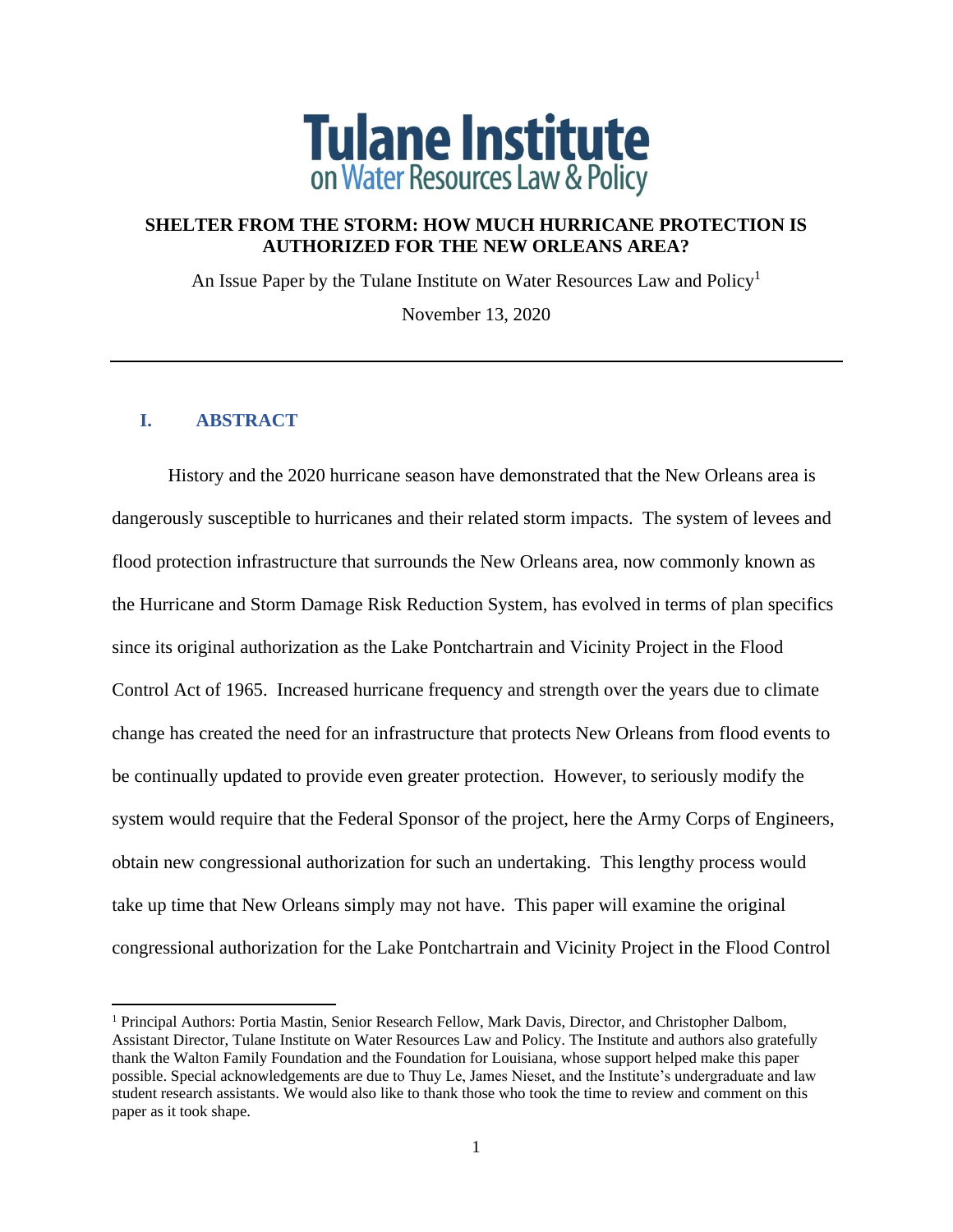Act of 1965, for that of a Standard Project Hurricane, and analyze how its definition might be interpreted to allow for a measure of enhanced protection without new authorizations. The paper will also compare that authorization to the post-Hurricane Katrina emergency and appropriative supplemental laws which authorize the current Hurricane and Storm Damage Risk Reduction System, and will analyze how those acts can be read together to clarify that the Army Corps of Engineers does not need new authorization to periodically enhance the system, because the 1965 authorization already allows for it.

#### **II. INTRODUCTION**

The authorized level of protection for the Lake Pontchartrain and Vicinity Project/the Hurricane and Storm Damage Risk Reduction System is for that of a Standard Project Hurricane. The emergency supplemental legislation passed after Hurricane Katrina neither modified nor replaced that. The 100-year storm event standard that is required for the National Flood Insurance Program is not the maximum authorized level of protection - it is merely the minimum standard to acquire certification for the National Flood Insurance Program. The Flood Protection Act of 1965, which originally authorized the Lake Pontchartrain and Vicinity Hurricane Protection Project, authorized protection against a Standard Project Hurricane, perhaps a one in 200 to 300 year event, which is higher than the standard required by the National Flood Insurance Program. Further, the Standard Project Hurricane's definition is written to allow for fluidity in interpretation, thus is arguably higher than the estimated 200-300-year event standard in 1965. The emergency supplemental and appropriative measures instituted after Hurricane Katrina to ensure National Flood Insurance Compliance did not alter the original authorization standard. Therefore, that 1965 authorization for the Standard Project Hurricane level of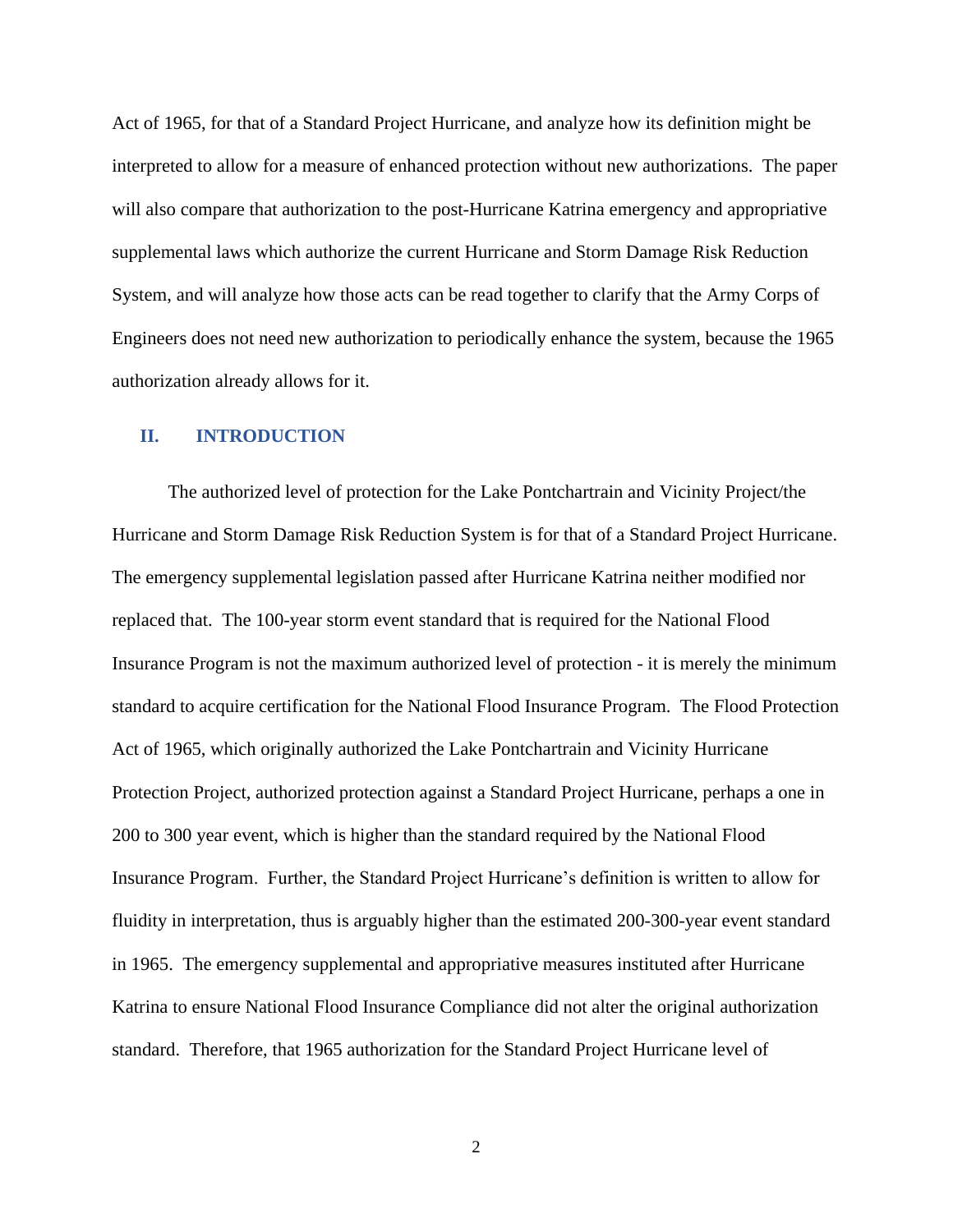protection still stands. No additional Congressional authorization is required to implement such a project.

#### **III. BACKGROUND**

In 1965, Hurricane Betsy struck the Gulf Coast of the United States, leaving parts of Louisiana, Mississippi, Alabama, and Florida devastated.<sup>2</sup> This event and its subsequent damage demonstrated to Congress that greater flood protection measures were needed. The result was Congress' passage of the Flood Control Act of 1965.<sup>3</sup> In accordance with Flood Control Acts and Water Resources Development Acts ("WRDAs"), the Army Corps of Engineers conducts studies for, implements, operates, and maintains water resources projects throughout the United States as a part of its civil works program, as authorized by Congress.<sup>4</sup> Although the Chief of Engineers has discretionary authority to alter the *plans* chosen for these water resources projects, they do not have the authority to modify the congressional *authorization* for such projects.<sup>5</sup> The Flood Control Act of 1965 authorized many such water resource projects throughout the United States, including the Lake Pontchartrain and Vicinity Hurricane Protection Project ("LPV") in Section 204.<sup>6</sup> This section authorized a federal sponsor, the Army Corps of Engineers ("Army Corps," "Corps of Engineers," or "Corps"), to study and provide protection for the New Orleans

<sup>2</sup> , Arnold L. Sugg, *The Hurricane Season of 1965.* Vol. 94:3. Monthly Weather Review. 183, 185-90. 1966.

<sup>3</sup> Douglas A. Kysar & Thomas O. McGarity, *Did NEPA Drown New Orleans? The Levees, The Blame Game, And the Hazards of Hindsight*. Vol. 56:179. Duke Law Journal. 180, 186. (2006).

<sup>4</sup> Nicole T. Carter & H. Steven Hughes, *Army Corps of Engineers Water Resources Activities: Authorization and Appropriation*. CRS Report for Congress, at 1*.* (2006).

<sup>5</sup> *See generally* Edelman, Lester, Chief Counsel for the Army Corps of Engineers, "Memorandum for the Chief of Engineers, Lake Pontchartrain Hurricane Protection Project, Louisiana," (March 2, 1983), (describing the Chief's authority to modify the Lake Pontchartrain and Vicinity Project to the high level plan).

<sup>6</sup> Pub. L. No. 89-298 Sec. 204, 79 Stat. 1073, 1077. (1965) "The project for hurricane-flood protection on Lake Pontchartrain, Louisiana, is hereby authorized substantially in accordance with the recommendations of the Chief of Engineers in House Document Numbered 231…").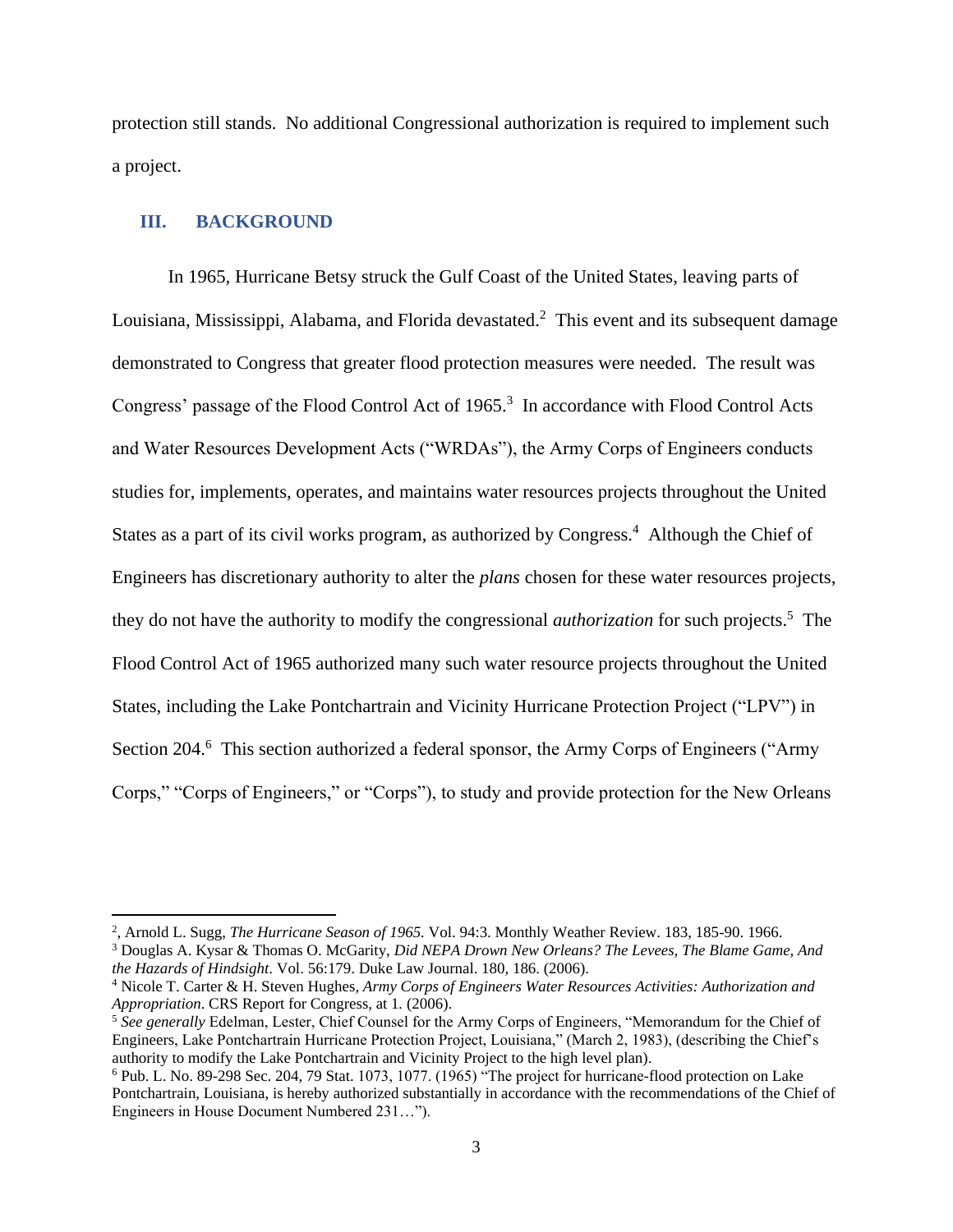area against the Standard Project Hurricane ("SPH").<sup>7</sup> The authorization was based upon a letter from the Secretary of the Army, transmitting the Chief Engineer's Report ("Chief's Report") on the studies and processes done for the formulation of the SPH and the LPV.<sup>8</sup> Although the Flood Control Act is a federal authorization act, the Army Corps of Engineers works with state and local authorities to implement and maintain the LPV project.<sup>9</sup>

The SPH level of protection was authorized in accordance with the recommendation of the Chief of Engineers, and defined as, "[a hurricane] that may be expected from the most severe combination of meteorological conditions that are considered reasonably characteristic of the region."<sup>10</sup> This definition in the Chief's Report did not specify a particular year event level, but the Report gave multiple examples citing the 200-year event frequency for various storm characteristics of the SPH.<sup>11</sup> The Government Accountability Office has since estimated the SPH to be equivalent to a 200-300-year event (in 1965), meaning a storm event that had a 1 in 200-300-year chance of occurrence.<sup>12</sup> The Saffir-Simpson scale, which classifies hurricane strength by category, had not yet been invented, but the Government Accountability Office has also provided an estimation for that, reporting that the SPH would be categorized as approximately a "fast moving category three hurricane" as measured in 1965.<sup>13</sup>

<sup>7</sup> *Id; see also* Letter from the Secretary of the Army Transmitting a Letter from the Chief of Engineers, Department of the Army. *Lake Pontchartrain and Vicinity, Louisiana* at 46, 61. (1965). [hereinafter Letter from the Chief of Engineers].

<sup>8</sup> *Id.*

<sup>&</sup>lt;sup>9</sup> Anu Mittal, U.S. Gov't Accountability Off., Pub. No. GAO-05-1050T, Testimony Before the Subcommittee on Energy and Water Development, Committee on Appropriations, House of Representatives, Army Corps of Engineers: Lake Pontchartrain and Vicinity Hurricane Protection Project, at 3. (2005). [hereinafter GAO LPV Hurricane Protection Project].

<sup>&</sup>lt;sup>10</sup> Letter from the Chief of Engineers, at 46.

<sup>11</sup> *Id* at 9, 134, 165.

<sup>12</sup> GAO LPV Hurricane Protection Project, at 1; *See also* Anu Mittal, U.S. Gov't Accountability Off., Pub. No. GAO-06-322T, Testimony Before the Committee on Homeland Security and Governmental Affairs, Hurricane Protection: Statutory and Regulatory Framework for Levee Maintenance and Emergency Response for the Lake Pontchartrain Project, at 4-5. (2005). [Hereinafter GAO Emergency Response Report]. <sup>13</sup> *Id*.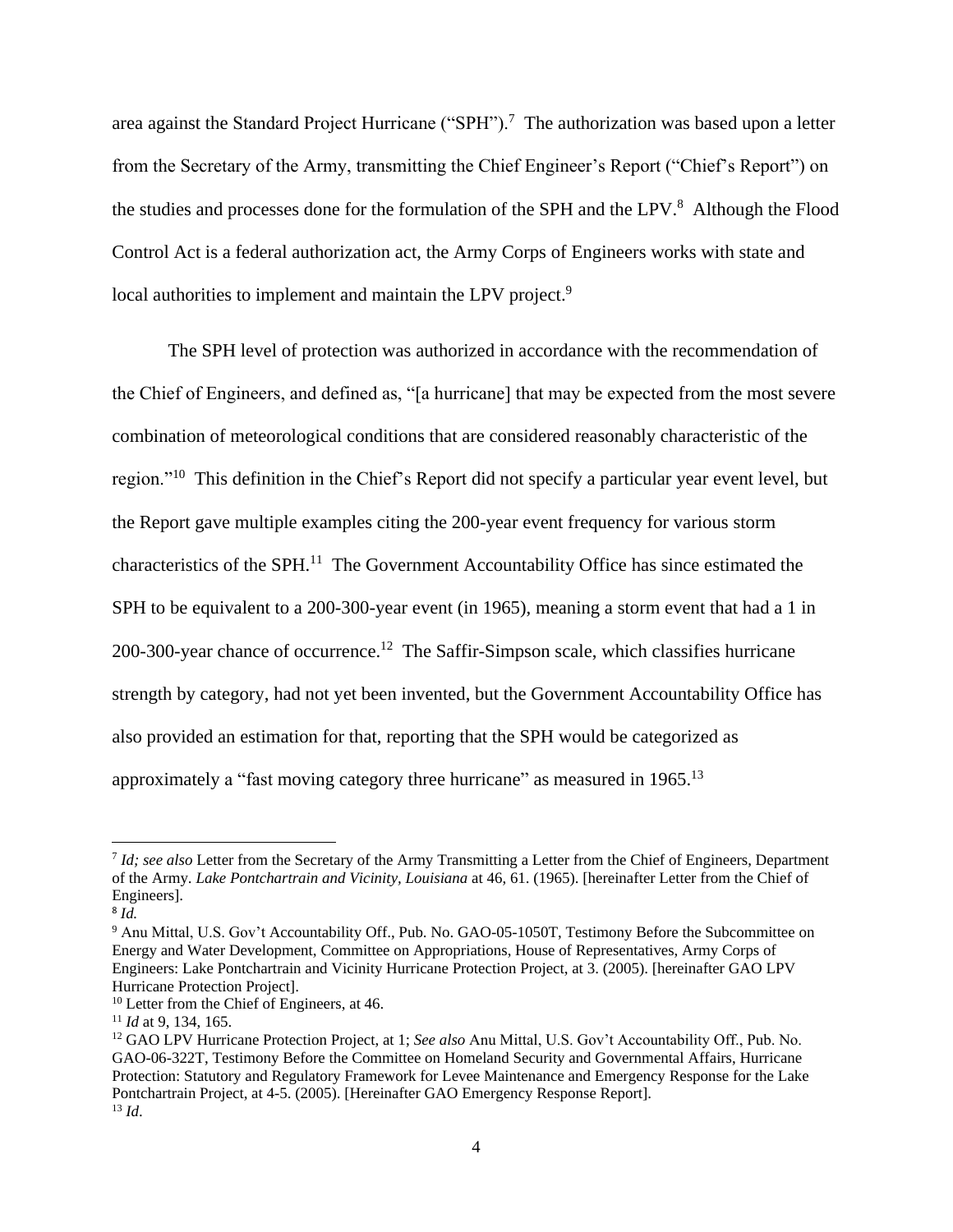The Army Corps of Engineers proposed and studied multiple plans to achieve the authorized goal of SPH-level protection for the New Orleans area.<sup>14</sup> The two most highlyfavored options at the time were the Barrier Plan and the High Level Plan, both of which were projected to protect the area from the SPH.<sup>15</sup> The Corps of Engineers initially chose the Barrier Plan because they believed that it would be less costly and more quickly implemented; however, lawsuits, along with environmental and economic concerns throughout the 1970s and early 1980s plagued the planning process.<sup>16</sup> Eventually the Corps settled upon the High Level Plan.<sup>17</sup> The project, however, continued to experience setbacks throughout the end of the  $20<sup>th</sup>$  and beginning of the  $21<sup>st</sup>$  centuries.<sup>18</sup>

By 2005, when Hurricane Katrina hit the Gulf Coast, the High Level plan for the LPV project was still not completed to SPH-level protection, and was not expected to be completed until 2015.<sup>19</sup> The combination of Hurricane Katrina, a lack of proper planning and response, the incomplete, lower level of protection of the LPV project, and other engineering failures caused mass devastation in New Orleans.<sup>20</sup> Due to the subsequent flooding and destruction caused by this event, Congress passed several emergency appropriative and supplemental measures to strengthen the LPV (in chronological order, Public Laws 109-148, 109-234, and 110-252).<sup>21</sup> Congress also authorized the Army Corps of Engineers to design and implement the Greater New Orleans Hurricane and Storm Damage Risk Reduction System ("HSDRRS"), a system

<sup>14</sup> Douglas A. Kysar & Thomas O McGarity, *Did NEPA Drown New Orleans? The Levees, The Blame Game, And the Hazards of Hindsight,* at 186-87.

<sup>&</sup>lt;sup>15</sup> GAO LPV Hurricane Protection Project, at 3-6.

<sup>16</sup> *Id.*

<sup>17</sup> *Id*.; *See also* Douglas A. Kysar & Thomas O. McGarity, *Did NEPA Drown New Orleans? The Levees, The Blame Game, And the Hazards of Hindsight*.

<sup>&</sup>lt;sup>18</sup> GAO LPV Hurricane Protection Project, at 1.

<sup>19</sup> *Id*. at 1-2.

<sup>20</sup> Douglas A. Kysar & Thomas O McGarity, *Did NEPA Drown New Orleans? The Levees, The Blame Game, And the Hazards of Hindsight,* at 191-199.

<sup>21</sup> *See* Pub. L. No. 109-148 § 119 Stat. 2680 (2006); *See also* Pub. L. No. 109-234 § 120 Stat. 418 (2006); *See also*  Pub. L. No. 110-252 § 122 Stat. 2323 (2008).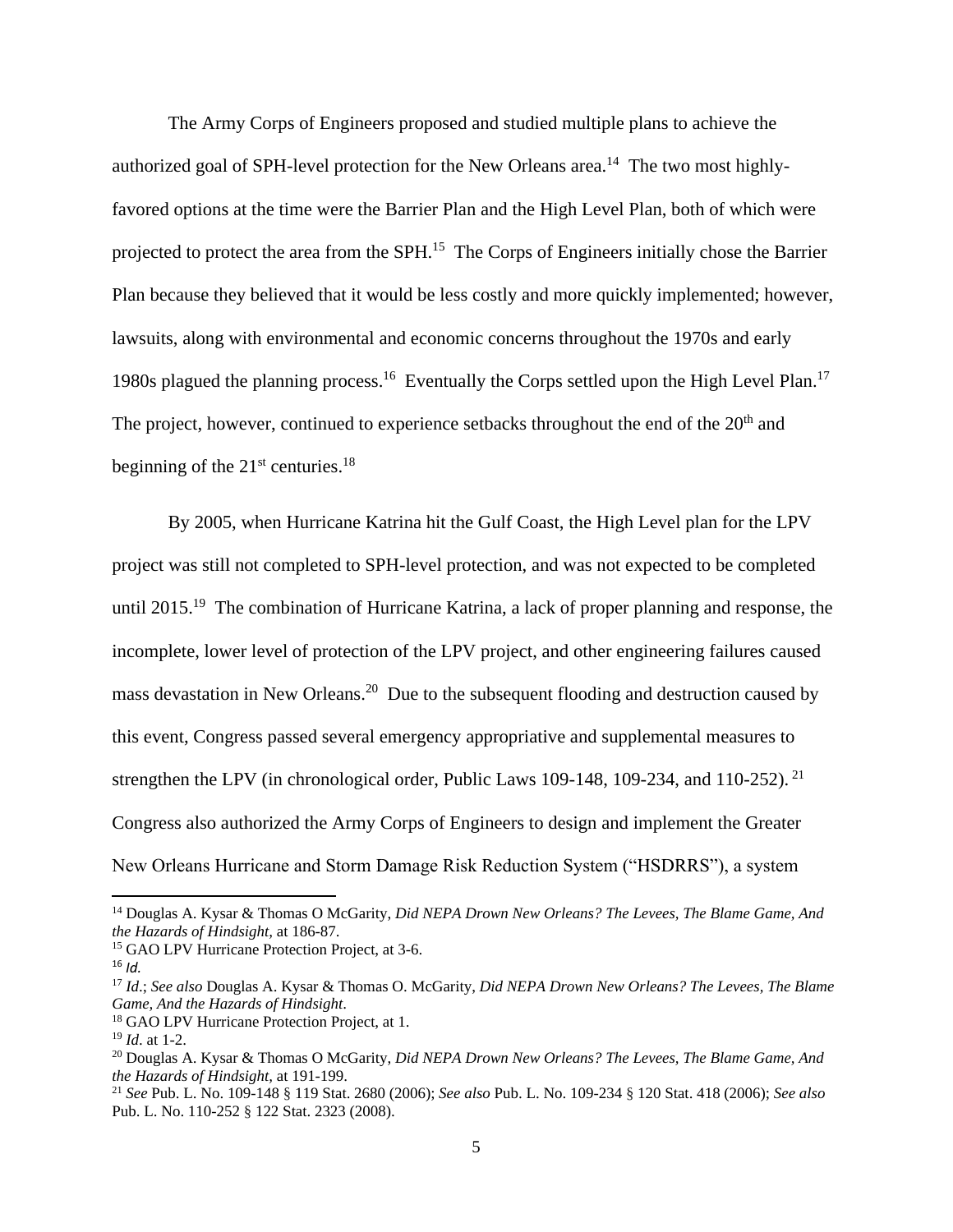combining and strengthening the LPV project and the West Bank and Vicinity ("WBV") project, to more comprehensively protect the area from hurricane and related flood damage.<sup>22</sup> The LPV and WBV projects are periodically the subjects of General Re-evaluation Reports completed conjunctively by the Army Corps and the respective Southeast Louisiana Flood Protection Agencies.<sup>23</sup>

Although the emergency appropriation and supplemental measures passed refer to both a 100-year event standard and the SPH, the HSDRRS currently only specifically calls for 100-year event level protection to facilitate compliance with the National Flood Insurance Program ("NFIP").<sup>24</sup> The NFIP was created by the National Flood Insurance Act, passed and implemented in 1968.<sup>25</sup> In order for regions to qualify for the NFIP, they need only meet the 100-year level of protection. 26 Currently, the Army Corps' most recent HSDRRS Facts and Figures publication exclusively discusses the 100-year standard and makes no mention of the original SPH standard.<sup>27</sup> Further, in December 2019, the Corps published its most recent draft general re-evaluation reports on WBV and LPV projects; the finalized versions are expected in late  $2021.^{28}$  The LPV project draft report states that, "The LPV is designed to address the 1% AEP [100-year] hurricane and coastal storm event…" and briefly analyzes a 200-year and 500-

<sup>22</sup> U.S. Army Corps of Engineers. *Greater New Orleans Hurricane and Storm Damage Risk Reduction System Facts and Figures Brochure*. (2018). Retrieved from:

[https://www.mvn.usace.army.mil/Portals/56/docs/HSDRRS/HSDRRS%20Facts%20and%20Figures%20Brochure%](https://www.mvn.usace.army.mil/Portals/56/docs/HSDRRS/HSDRRS%20Facts%20and%20Figures%20Brochure%20Jan%202018-web.pdf) [20Jan%202018-web.pdf.](https://www.mvn.usace.army.mil/Portals/56/docs/HSDRRS/HSDRRS%20Facts%20and%20Figures%20Brochure%20Jan%202018-web.pdf)

<sup>23</sup> *See* U.S. Army Corps of Engineers, New Orleans District. *Lake Pontchartrain and Vicinity General Re-evaluation Report*. (2019). Retrieved from: [https://www.mvn.usace.army.mil/About/Projects/BBA-2018/studies/LPV-GRR/;](https://www.mvn.usace.army.mil/About/Projects/BBA-2018/studies/LPV-GRR/) U.S. Army Corps of Engineers, New Orleans District. *West Bank and Vicinity General Re-evaluation Report*. (2019). Retrieved from: [https://www.mvn.usace.army.mil/About/Projects/BBA-2018/studies/WBV-GRR/.](https://www.mvn.usace.army.mil/About/Projects/BBA-2018/studies/WBV-GRR/)

<sup>24</sup> *See id.*; *See also* Pub. L. No. 109-148 § 119 Stat. 2680 (2006); *See also* Pub. L. No. 109-234 § 120 Stat. 418 (2006).

<sup>25</sup> *See* 42 U.S.C. § 400.

<sup>26</sup> *See* 44 C.F.R. § 59.1.

<sup>27</sup> U.S. Army Corps of Engineers. *Greater New Orleans Hurricane and Storm Damage Risk Reduction System Facts and Figures Brochure*, (2018).

<sup>28</sup> McCormack, Frank. *Corps Offers Plan to Raise Nola Levees*, The Waterways Journal, (Dec. 16, 2019). Retrieved from[: https://www.waterwaysjournal.net/2019/12/16/corps-offers-plan-to-raise-nola-levees/.](https://www.waterwaysjournal.net/2019/12/16/corps-offers-plan-to-raise-nola-levees/)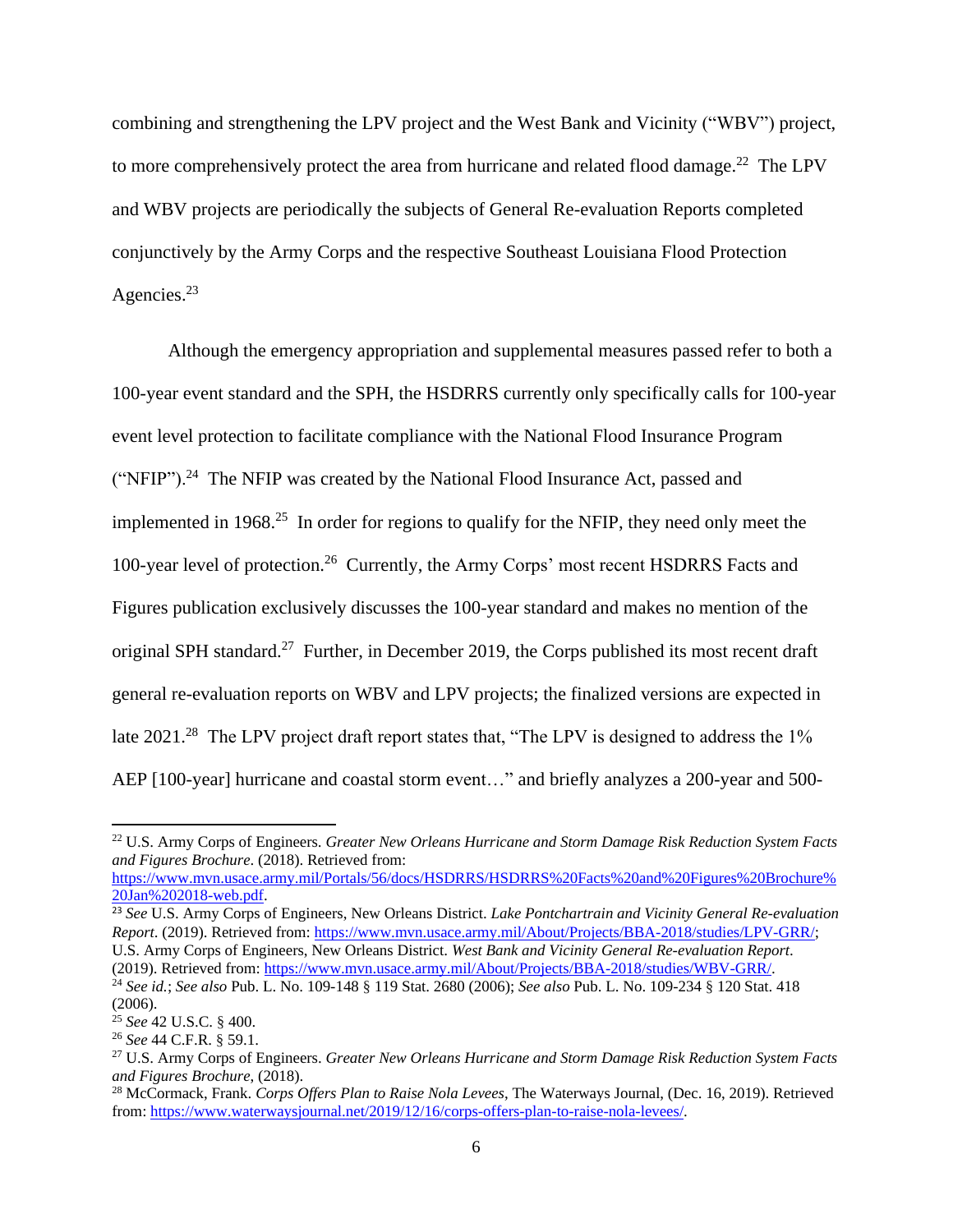year alternative, with no mention of the SPH.<sup>29</sup> The Army Corps declines to seriously consider protections against those higher level events based on cost-benefit analyses.<sup>30</sup> When interviewed about this, a Corps spokesperson commented, "While the 200-year level of risk reduction alternative was competitive, its net benefits were lower than that of the 100-year level of risk reduction."<sup>31</sup> The Army Corps has further retained the position that the 100-year standard supplanted the SPH authorization, and that the SPH no longer exists. Thus, even if the Corps chose to utilize those higher standards in the GRR, it would need to obtain Congressional authorization to do so. Throughout the process of Congress's passage of the emergency appropriative and supplemental measures resulting from Hurricane Katrina and the Army Corps' implementation of HSDRRS, the SPH standard was seemingly dropped, with the 100-year NFIPqualifying standard apparently replacing it. There is no statutory authority for that replacement.

### IV. **ANALYSIS AND DISCUSSION**

The Flood Control Act of 1965 was passed in response to a devastating storm event, Hurricane Betsy, and the implementation of HSDRRS and passage of the 2006-2008 emergency supplemental and appropriative measures were in response to yet another devastating storm event, Hurricane Katrina.<sup>32</sup> Although these pieces of legislation recite different standards for the level of protection for the LPV project, the original Flood Control Act of 1965 was not repealed, nor was it superseded by the post-Katrina supplemental laws. Therefore, Congressional authorization has already been granted and still stands, allowing the Army Corps and local

<sup>29</sup> U.S. Army Corps of Engineers, *Lake Pontchartrain and Vicinity, LA General Re-Evaluation Report*, at 12, 200, (Dec. 1, 2019).

<sup>30</sup> *Id*.

<sup>31</sup> Schleifstein, Mark. *15 years after Katrina, New Orleans levees are in the best shape ever. Experts say it's not enough.*, (Aug. 24, 2020). Retrieved from: [https://www.nola.com/news/environment/article\\_80c27be8-e3e7-11ea](https://www.nola.com/news/environment/article_80c27be8-e3e7-11ea-bbf9-1731ebdd9171.html)[bbf9-1731ebdd9171.html.](https://www.nola.com/news/environment/article_80c27be8-e3e7-11ea-bbf9-1731ebdd9171.html)

<sup>32</sup> *See* Douglas A. Kysar & Thomas O. McGarity. *Did NEPA Drown New Orleans? The Levees, The Blame Game, And the Hazards of Hindsight*; *See also* U.S. Army Corps of Engineers. *Greater New Orleans Hurricane and Storm Damage Risk Reduction System Facts and Figures Brochure.*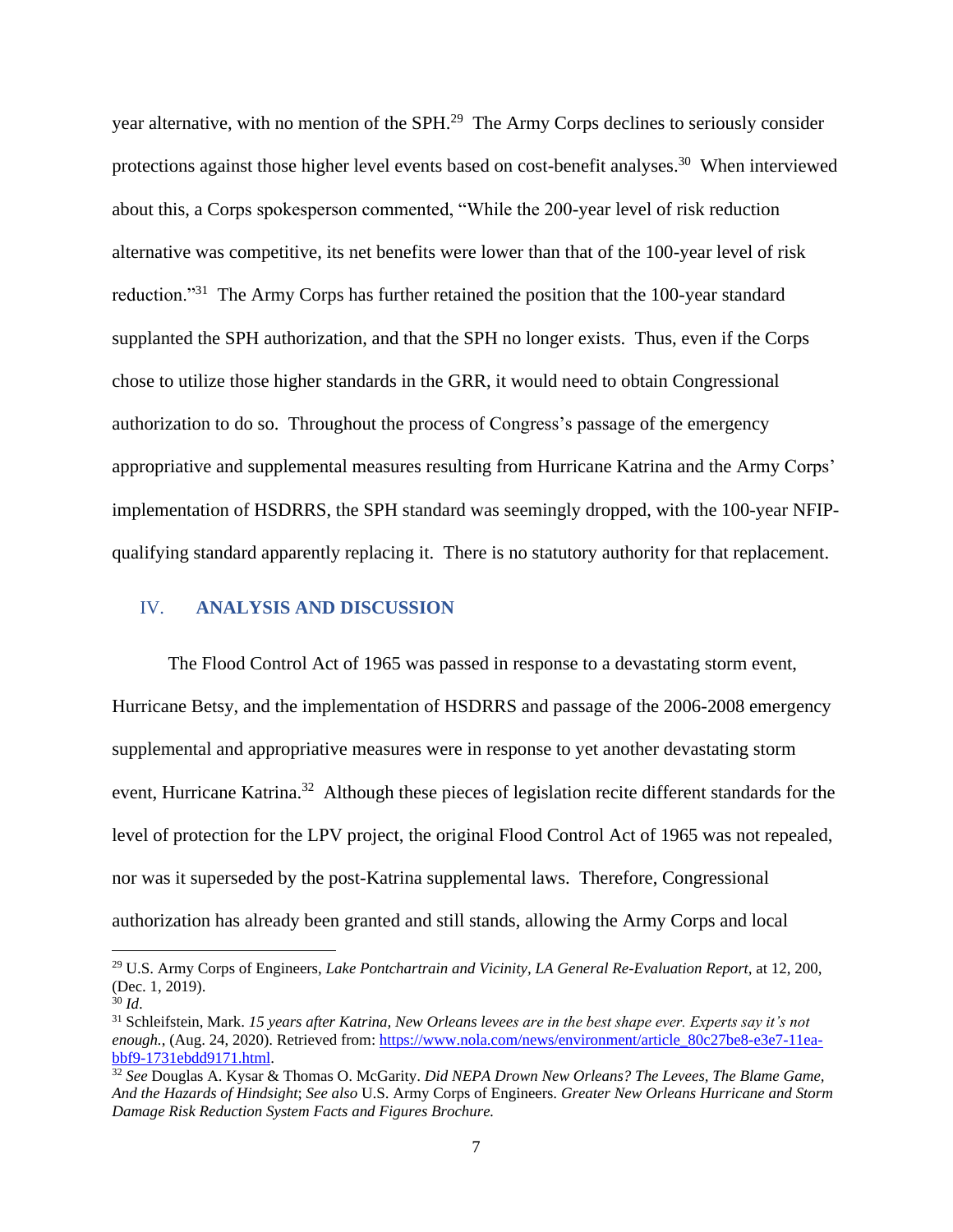sponsor to construct the levee system in the LPV project to a level which will protect against the SPH. The Army Corps and local sponsor do not need to conduct their initial phases<sup>33</sup> to obtain authorization again, and Congress does not need to go through this authorization process again.

#### **a) The Standard Project Hurricane Definition and Formulation**

The SPH event is defined as, "one that may be expected from the most severe combination of meteorological conditions that are considered reasonably characteristic of the region."<sup>34</sup> At the time of the LPV project's original authorization, this corresponded with approximately a 200-300-year storm event, and is estimated as what is now classified a fastmoving category three hurricane.<sup>35</sup> The SPH was created to be fluid; thus, the broad definition, and the use of limited storm history and statistics, which allowed more flexibility in its inception.<sup>36</sup> The scientists and policy-makers who researched the standard that would then become the SPH definition created it so that it could change geographically, based on what region it was applied to.<sup>37</sup> In the Chief's Report, different year-event standards are referred to for the SPH, demonstrating that it is flexible depending on the region, and storm effects, such as wave runup and storm surge.<sup>38</sup> The SPH should change over time to reflect the increase in intensity and frequency of hurricane events in the Gulf. Based on the original language and intent of the statute, the Corps is actually authorized to enhance the LPV project up to protection against what the SPH would be today. That level would probably provide even greater

<sup>&</sup>lt;sup>33</sup> See Congressional Research Service, "Army Corps of Engineers: Water Resource Authorization and Project Delivery Processes," at 7-16 (April 19, 2019), (describing the phases involved in an Army Corps of Engineers Water Resource Project: from authorization, to feasibility studies, to Chief's Reports, to preconstruction and engineering). <sup>34</sup> Letter from the Chief of Engineers, at 46.

<sup>35</sup> GAO LPV Hurricane Protection Project, at 4.

<sup>36</sup> *See* Howard E. Graham & Dwight E. Nunn, Dep't of Commerce, Nat'l Hurricane Research Project Report No. 33. *Meteorological Considerations Pertinent to Standard Project Hurricane, Atlantic and Gulf Coasts of the United States* (1959).

<sup>37</sup> *Id*. at 12-13.

<sup>38</sup> Letter from Chief of Engineers, at at 9, 46, 111, 134, 165.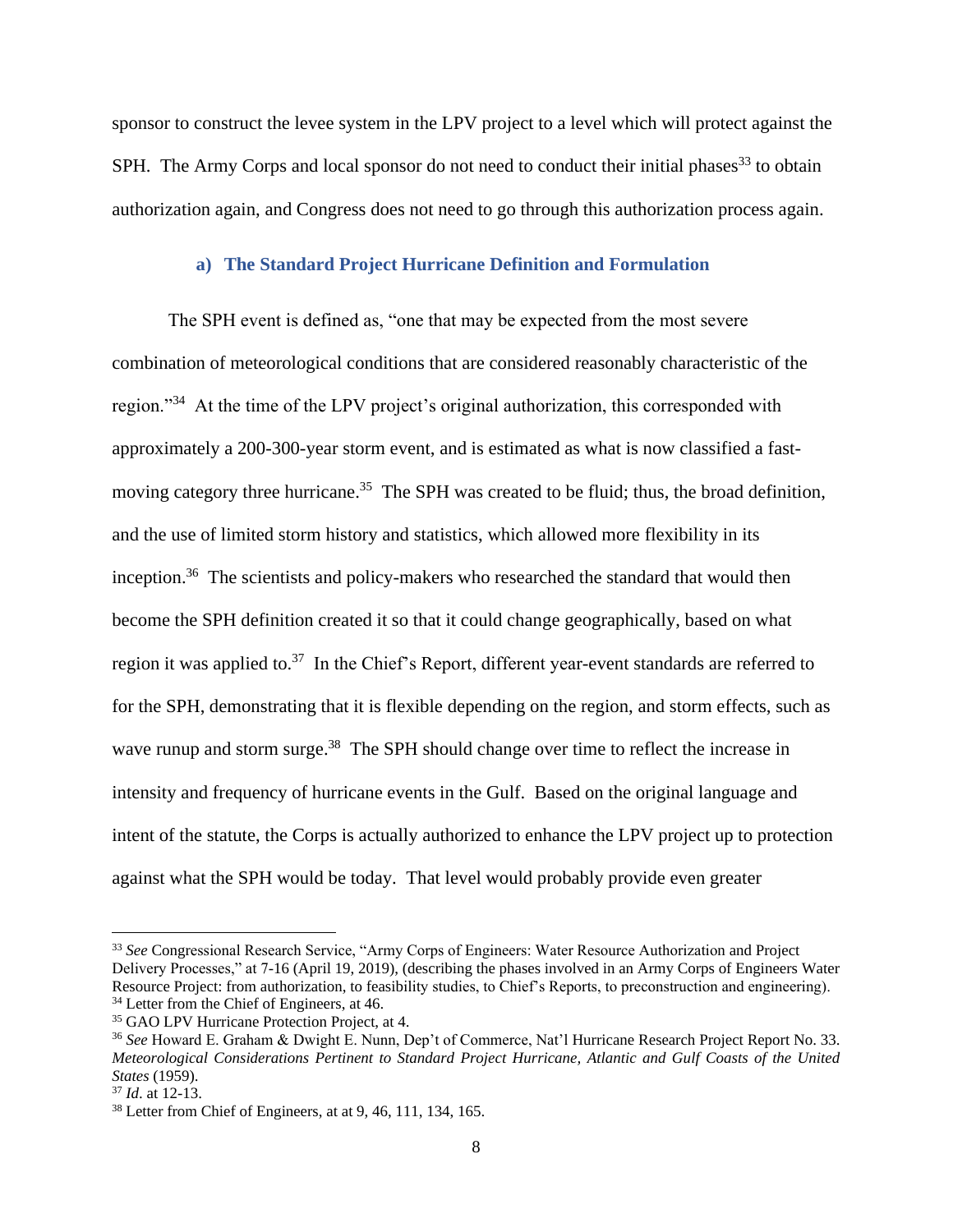protection than that for a 200-300-year event.<sup>39</sup> The SPH's flexibility is evidenced further by the technological and scientific advancement that initiated the National Oceanic and Atmospheric Administration's revision of criteria for determination of an SPH event standard in 1972.<sup>40</sup> That 1972 revision demonstrates that the concept is malleable and conducive to change over time. An even higher standard could be appropriate today than when the LPV project was authorized in 1965 and when it was revised in 1972.

Further, when looking to the intent of Congress in deciding to adopt the Chief of Engineers' recommendation to use the SPH level as the appropriate protection level for the LPV in 1965, it is clear that this standard, as opposed to a numerical 100, 200, or 300-year event standard, was chosen in order to allow it to develop over time, as hurricanes and hurricane patterns change, and allow the appropriate level of protection to change with it. Congress could have easily specified a numerical standard if it had intended that, much like it used the 100-year event standard only three years later in the 1968 National Flood Insurance Act.<sup>41</sup> However, Congress chose not to do so and instead stayed consistent with the Chief of Engineers recommendation for the broader SPH level of protection. This decision keeps Congress from having to modify the authorization and the Corps from needing to perform new studies constantly as the rate and strength of hurricanes change over time.

<sup>39</sup> Walsh, J., et al. 2014: Ch. 2: Our Changing Climate*. Climate Change Impacts in the United States: The Third National Climate Assessment*, U.S. Global Change Research Program, 19-67, (2014) Retrieved from: [https://nca2014.globalchange.gov/report/our-changing-climate/introduction.](https://nca2014.globalchange.gov/report/our-changing-climate/introduction)

<sup>40</sup> *See* Team Louisiana, *The Failure of the New Orleans Levee System During Hurricane Katrina*, iv. (2006); S*ee also* Hydrometeorological Branch, Nat'l Oceanic & Atmospheric Admin., Memorandum HUR 7-120, *Preliminary Revised Standard Project Hurricane Criteria for the Atlantic and Gulf Coasts of the United States*, (1972).

<sup>41</sup> *See* 44 C.F.R. § 59.1.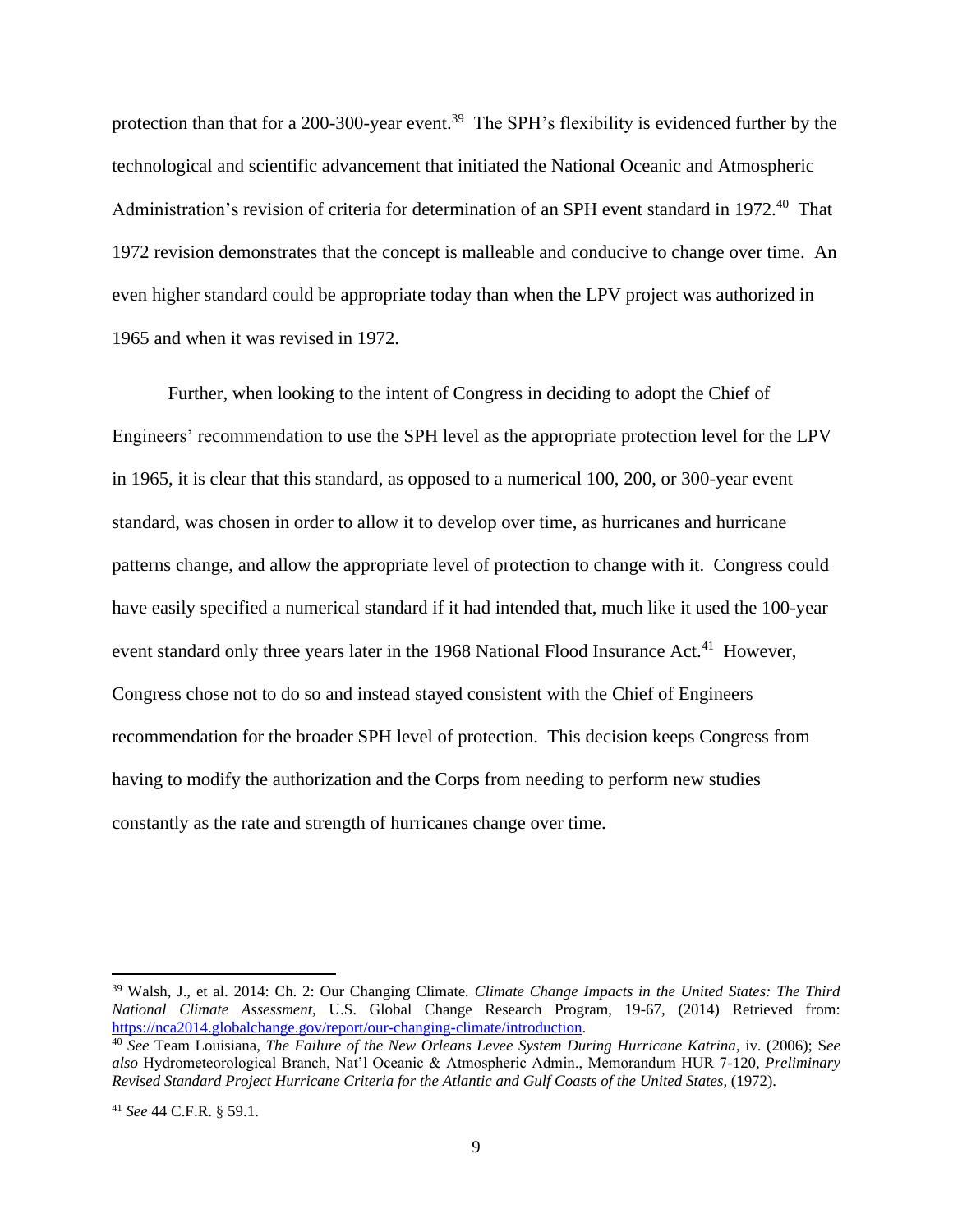# **b) Legal Analysis of the Flood Control Act of 1965 and the Emergency Post-Katrina Supplemental Laws**

None of the subsequent Flood Control Acts or Water Resources Development Acts have modified the authorization that the Army Corps received in the Flood Control Act of 1965. The only acts passed after the Flood Control Act of 1965 that might be suggested to modify the authorization are the aforementioned post-Katrina emergency supplemental and appropriation measures. However, their purpose was to ensure that the area was able to qualify for the NFIP so that the region had appropriate flood insurance for storm events. These bills are just that supplemental; they do not restrict or modify the original authorization.

According to basic principles of statutory construction, courts must first consider the plain language of the statute at issue.<sup>42</sup> In that consideration, "[i]t is well established that 'when the statute's language is plain, the sole function of the courts--at least where the disposition required by the text is not absurd--is to enforce it according to its terms."<sup>43</sup> And, "[w]here the language is plain and admits of no more than one meaning, the duty of interpretation does not arise and the rules which are to aid [in the clarification of] doubtful meanings need no discussion."<sup>44</sup> The plain language of the post-Katrina public laws do not, in actuality, restrict the Army Corps of Engineers' prior authorization to protect the LPV project area from a SPH; the language suggests the opposite, as will be demonstrated in the upcoming analysis.

<sup>42</sup> *See, e.g., Jimenez v. Quarterman*, 555, U.S. 113, 118 (2009) ("As with any question of statutory interpretation, our analysis begins with the plain language of the statute.").

<sup>43</sup> *Lamie v. United States Tr*., 540 U.S. 526, 534 (2004). *See also, e.g., Dodd v. United States*, 545 U.S. 353, 359 ("Although we recognize the potential for harsh results in some cases, we are not free to rewrite the statute that Congress has enacted.")

<sup>44</sup> *Caminetti v. United States*, 242 U.S. 470, 485 (1917).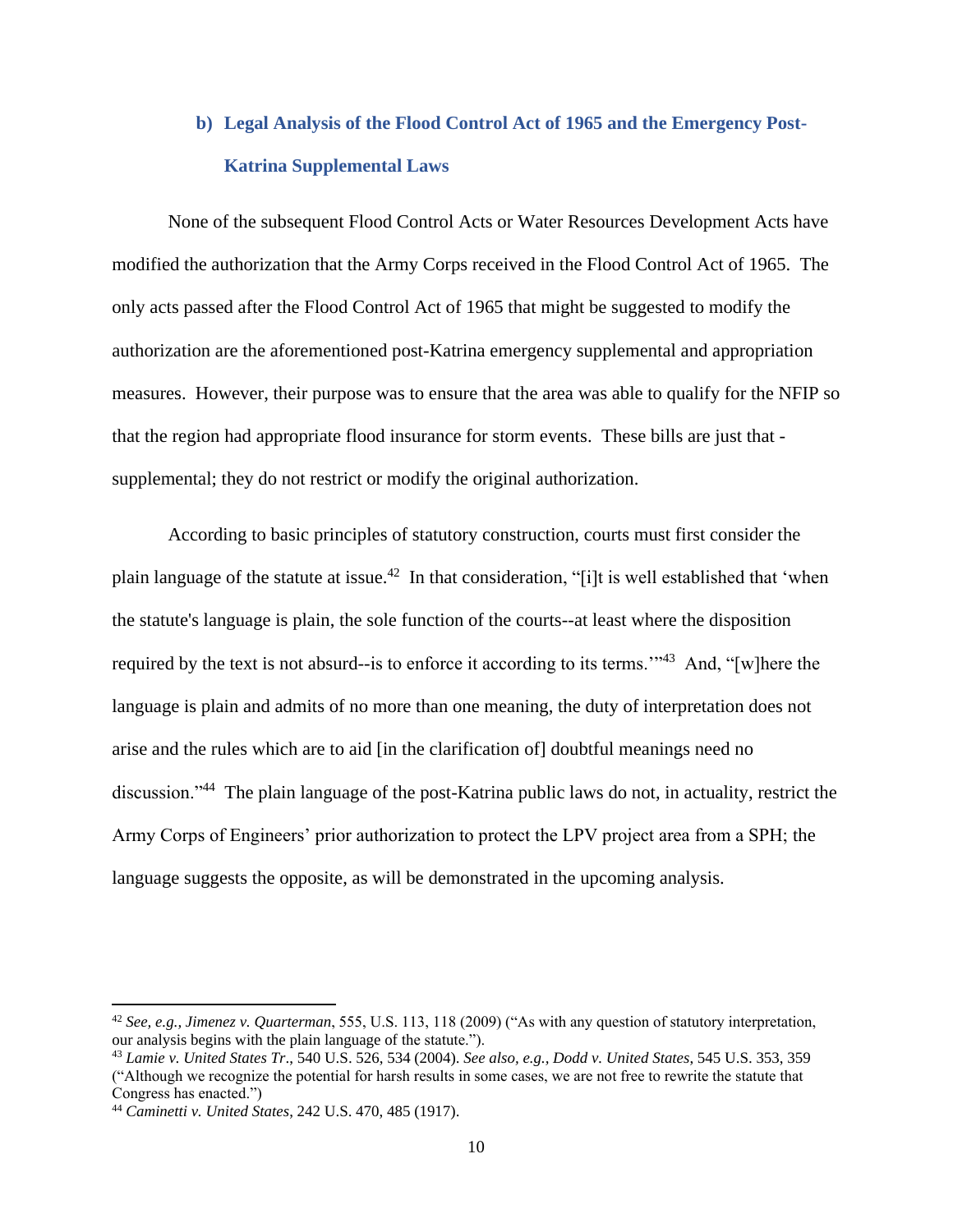Further, statutes are not typically repealed by implication; express repeal is favored.<sup>45</sup> The Supreme Court has more recently expressed the hesitancy to accept a repeal by implication by stating that "absent 'a clearly expressed congressional intention,' ... [a]n implied repeal will only be found where provisions in two statutes are in 'irreconcilable conflict,' or where the latter Act covers the whole subject of the earlier one and 'is clearly intended as a substitute."<sup>46</sup> Courts have an obligation to give effect to both acts and not give preference to repeal. "The courts are not at liberty to pick and choose among congressional enactments, and when two statutes are capable of coexistence, it is the duty of the courts, absent a clearly expressed congressional intention to the contrary, to regard each as effective."<sup> $47$ </sup> In determining if there is an irreconcilable conflict between two statutes, the courts interpret the language of each statute.<sup>48</sup> Furthermore, courts have adopted their interpretive role as "against reading conflicts into statutes [as] a traditional tool of statutory construction."<sup>49</sup> Here, the latter acts do not cover the entire subject of the earlier act and are not substitutes; the 1965 Flood Control Act is a much broader Act than the post-Katrina emergency supplemental measures, and they all are capable of coexistence.<sup>50</sup> When reading all the statutes together, the 100-year NFIP standard creates no conflict with the higher SPH standard in the Flood Control Act of 1965; in fact, enforcing that SPH standard will *ensure* NFIP compliance, because it exceeds that minimum standard.

The first of the three supplemental measures passed, Public Law 109-148, makes no mention of the 100-year standard of the NFIP.<sup>51</sup> It instructs the Army Corps of Engineers, "...to *restore* the flood damage reduction and hurricane and storm damage reduction projects, and

<sup>45</sup> *See Morton v. Mancari*, 417 U.S. 535, 549 (1974).

<sup>46</sup> *Carcieri v. Salazar*, 555 U.S. 379, 395 (2009), quoting *Branch v. Smith,* 538 U.S. 254, 273 (2003).

<sup>47</sup> *Morton v. Mancari*, 417 U.S. 535, 551 (1974).

<sup>48</sup> *Id*.

<sup>49</sup> *Epic Sys. Corp. v. Lewis*, 138 S. Ct. 1612, 1630 (2018).

<sup>50</sup> *See Carcieri v. Salazar*, 555 U.S. 379, 395 (2009).

<sup>51</sup> *See generally* Pub. L. No. 109-148 (2006).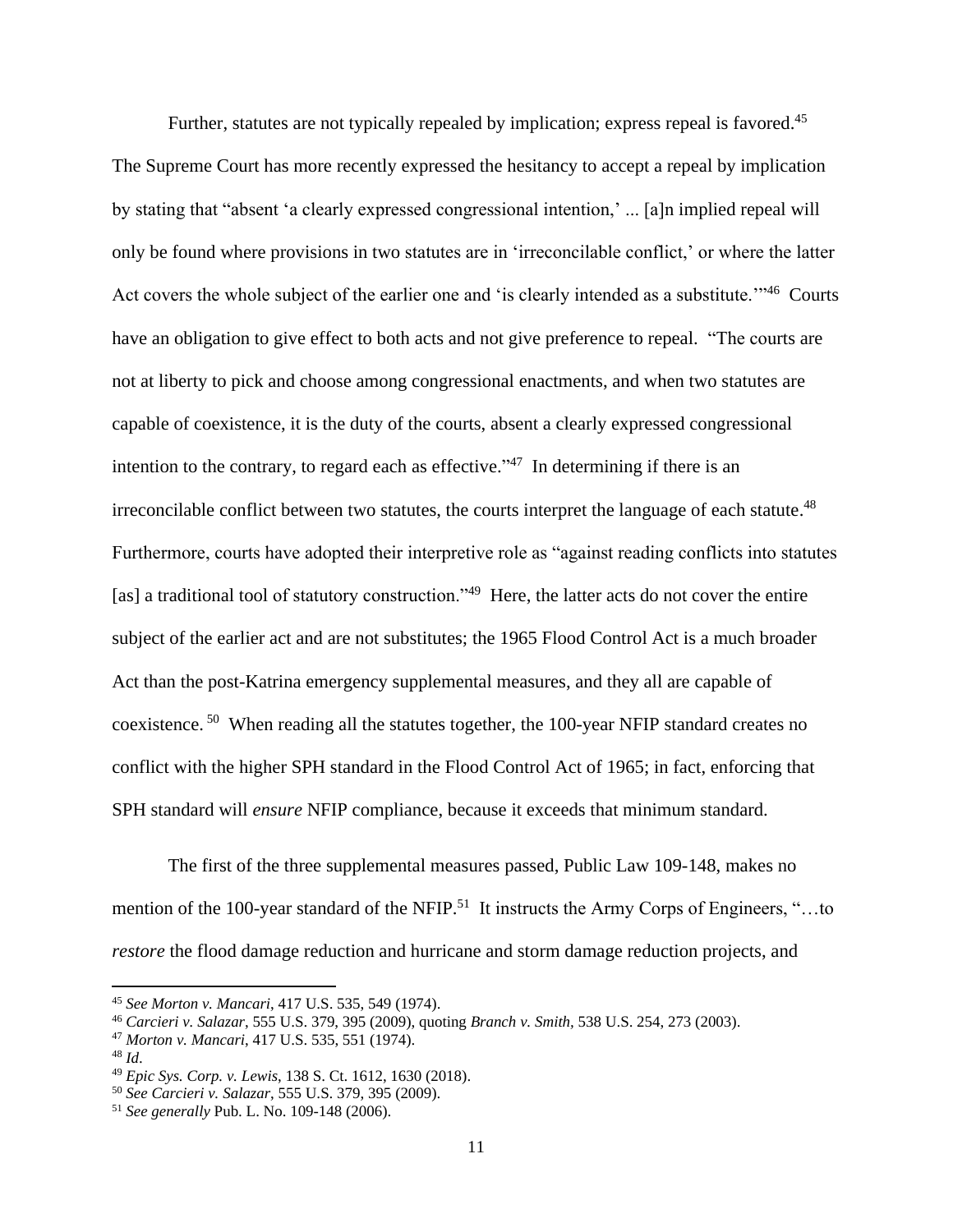related works, to provide the level of protection *for which they were designed*, at full Federal expense." It further provides that an amount, "shall be used to accelerate completion of unconstructed portions of authorized hurricane, storm damage reduction and flood control projects in the greater New Orleans and south Louisiana area at full Federal expense."<sup>52</sup> Public Law 109-148's inclusion of this language, "for which they were designed," as well as "completion of unconstructed portions," unambiguously refers to the original Congressional authorization – protection against the SPH.

The second law passed, Public Law 109-234, refers to compliance with both "100-year floodplain certification," meaning the standard to qualify for the NFIP, as well as compliance with the SPH, stating "…new storm data that may require a higher level of protection in order to comply with the 100-year floodplain certification *and* standard project hurricane." <sup>53</sup> By writing out each of these two standards separately, Congress indicates that the standards are different and both relevant to the HSDRRS. This use of conjunctive language demonstrates that this measure is meant to ensure compliance with both the NFIP and the originally authorized SPH level of protection. In the next section, "Construction," Public Law 109-234 again refers to the 100-year standard, directing the Army Corps to, "… raise levee heights where necessary and otherwise enhance the existing [LPV] project and the existing [WBV] project to provide the levels of protection necessary to achieve the certification required for participation in the [NFIP]..."<sup>54</sup> While this section does not mention the SPH or the original authorization, it also does not restrict the project to the 100-year standard. The section merely instructs the Army Corps to raise levee heights to ensure that those projects comply with the NFIP. Further, even if this were construed

<sup>52</sup> Pub. L. No. 109-148 Sec. 119 Stat. 2680 (2006). (emphasis added).

<sup>53</sup> Pub. L. No. 109-234 Sec. 120 Stat. 418 (2006). (emphasis added).

<sup>54</sup> *Id.*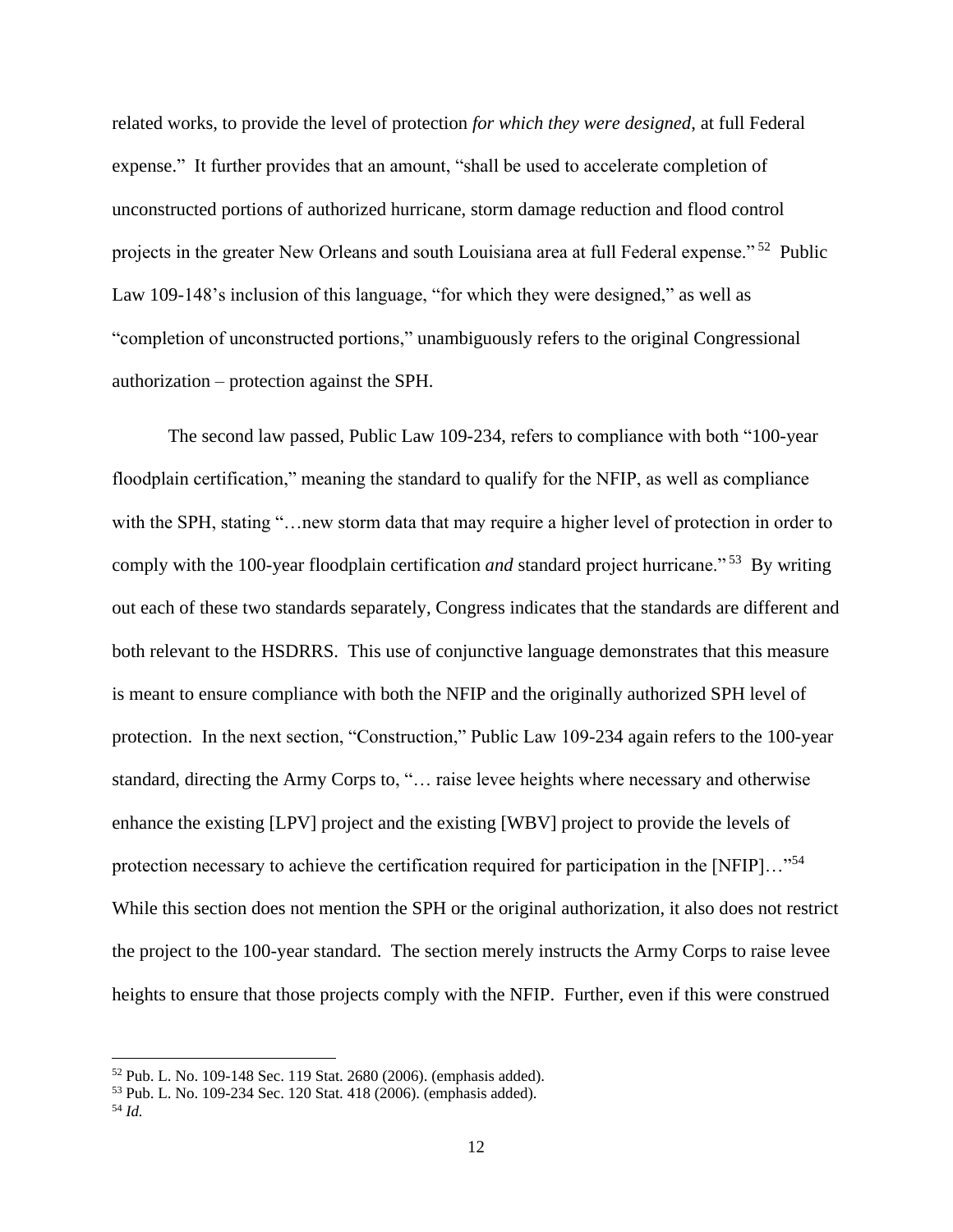to modify the project itself, it does not modify the *authorization* for the project. The authorization is a separate entity from the project, and though the project could change (for example, when the Corps was considering whether to use the Barrier Plan or High Level Plan in the 1970s), the authorization is broader than the project itself and can encompass many variations of the project.

Both of these post-Katrina emergency measures' use of language requiring compliance with both the NFIP and the original level of protection illustrates that they did not replace the original authorization in the Flood Control Act. Neither Public Law 109-148 nor 109-234 contains any language about superseding the original 1965 authorization; only language to ensure the project at least complies with the NFIP. That requirement is merely an addition to, not a replacement of, the 1965 SPH authorization.

In 2008, Congress passed Public Law 110-252, and a Project Partnership Agreement, which is a contract and not binding federal law, between the Army Corps and the Coastal Protection and Restoration Authority of Louisiana ("CPRA") was created.<sup>55</sup> Although Public Law 109-234 and 109-148 each discuss both the 100-year standard and the original project authorization level, Public Law 110-252 and the Project Partnership Agreement between the Army Corps and the CPRA only specifically mention the 100-year hurricane event standard.<sup>56</sup> This is, as both state, to ensure that the project receives certification for the NFIP, which requires at least that 100-year level of protection.<sup>57</sup> Public Law 110-252 states that the Army Corps is to use funds, "… to modify authorized projects in Southeast Louisiana to provide hurricane, storm

<sup>55</sup> Public Law 110-252 Sec. 122 Stat. 2323, 2348-2351 (2008); Project Partnership Agreement Between The Dept. of the Army and the Coastal Protection and Restoration Authority of Louisiana for the Lake Pontchartrain and Vicinity, Louisiana Project, at 1 (2008). [Hereinafter Partnership Agreement]. <sup>56</sup> *Id*.

<sup>57</sup> *Id*.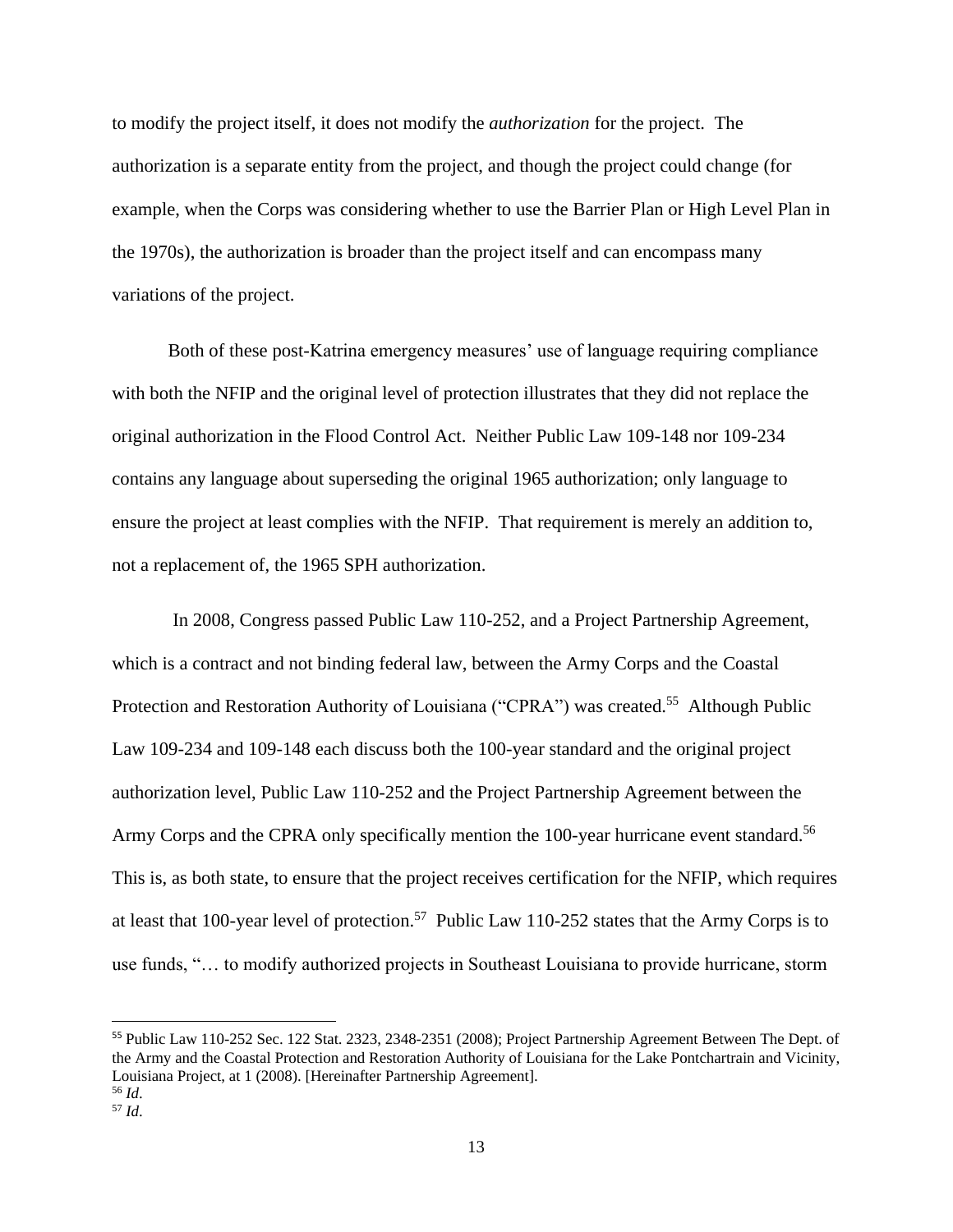and flood damaged reduction in the greater New Orleans and surrounding areas to the levels of protection necessary to achieve the certification required for participation in the [NFIP]..."<sup>58</sup> Further, the Partnership Agreement recognizes the original authorization of the LPV in the Flood Control Act of 1965, and clarifies the three post-Katrina supplemental laws by stating:

> WHEREAS, under… Public Law 109-148 and under… Public Law 110- 252 authorized the Secretary of the Army, at full Federal expense, to accelerate completion of unconstructed portions of the *Original Project*; WHEREAS, under… Public Law 109-234 and under… Public Law 110- 252… modified the *Original Project* to authorize the Secretary of the Army, at full Federal expense, to reinforce or replace existing floodwalls, as necessary to *improve* the performance of the *Original Project* and to armor critical elements…;

WHEREAS, under… Public Law 109-234… and under… Public Law 110-252… modified the *Original Project* to authorize the Secretary of the Army to raise levee heights where necessary and otherwise *enhance* the *Original Project* to provide the level of protection necessary to achieve the certification required for participation in the [NFIP].<sup>59</sup>

Therefore, as described above regarding the "Construction" section of Public Law 109-234, these modifications "enhance" and "improve" *only* the "Original Project," (defined as the LPV project), and do not have any effect on the *authorization* for the original project.<sup>60</sup> Further, the inclusion of the language, "to improve," and "to enhance," unambiguously means that the

<sup>58</sup> Public Law 110-252, at 2349.

<sup>59</sup> Partnership Agreement at 1. (emphasis added).

<sup>60</sup> See *Id*.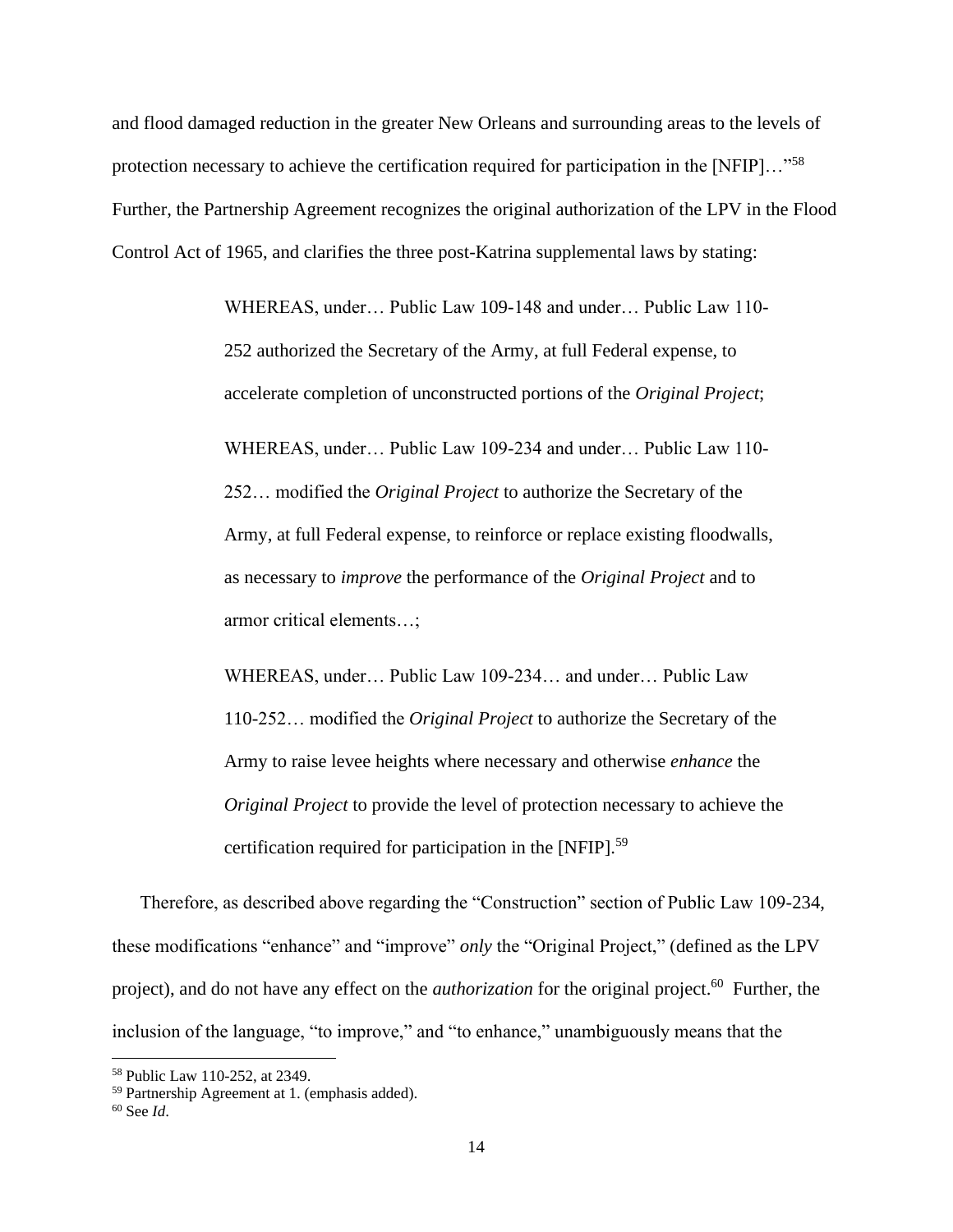"Original Project," the LPV project, was not modified to a lower level of protection—only that the project must comply with the NFIP requirements *in addition to*, not in place of, the original SPH authorization. These public laws do not restrict the post-Katrina levee system authorization to a 100-year standard; they simply call for *at least* a 100-year standard in order to qualify for the NFIP. The 100-year NFIP requirements and the original project protection requirements are not mutually exclusive; the 100-year standard fits within the SPH standard. Further, these supplemental laws were passed post-Katrina primarily in order to repair and improve the system, as well as to ensure New Orleans area residents could get flood insurance, and thus would not have lowered the authorized standard. Indeed it is inconceivable that when faced with the greatest natural disaster and civil engineering failure in American history, Congress would have responded by lowering the level of authorized protection for the New Orleans metropolitan area. Therefore, these laws and the Partnership Agreement do not supersede or modify to restrict the Flood Control Act of 1965, which is still in effect. If Congress had intended to replace the existing 1965 SPH authorization, it would have explicitly provided that as a purpose of the supplemental measures.

# **c) Further Recognition and Discussion of the Original Standard Project Hurricane Authorization and its Importance**

The emphasized importance of the SPH level of protection in the Letter from the Chief of Engineers, cited by Congress in the Flood Control Act of 1965, demonstrates that it would not have been repealed for a lower authorization standard. That document states, "Because of the serious threat to human life and property involved, the design of the [LPV] project *must* be based

15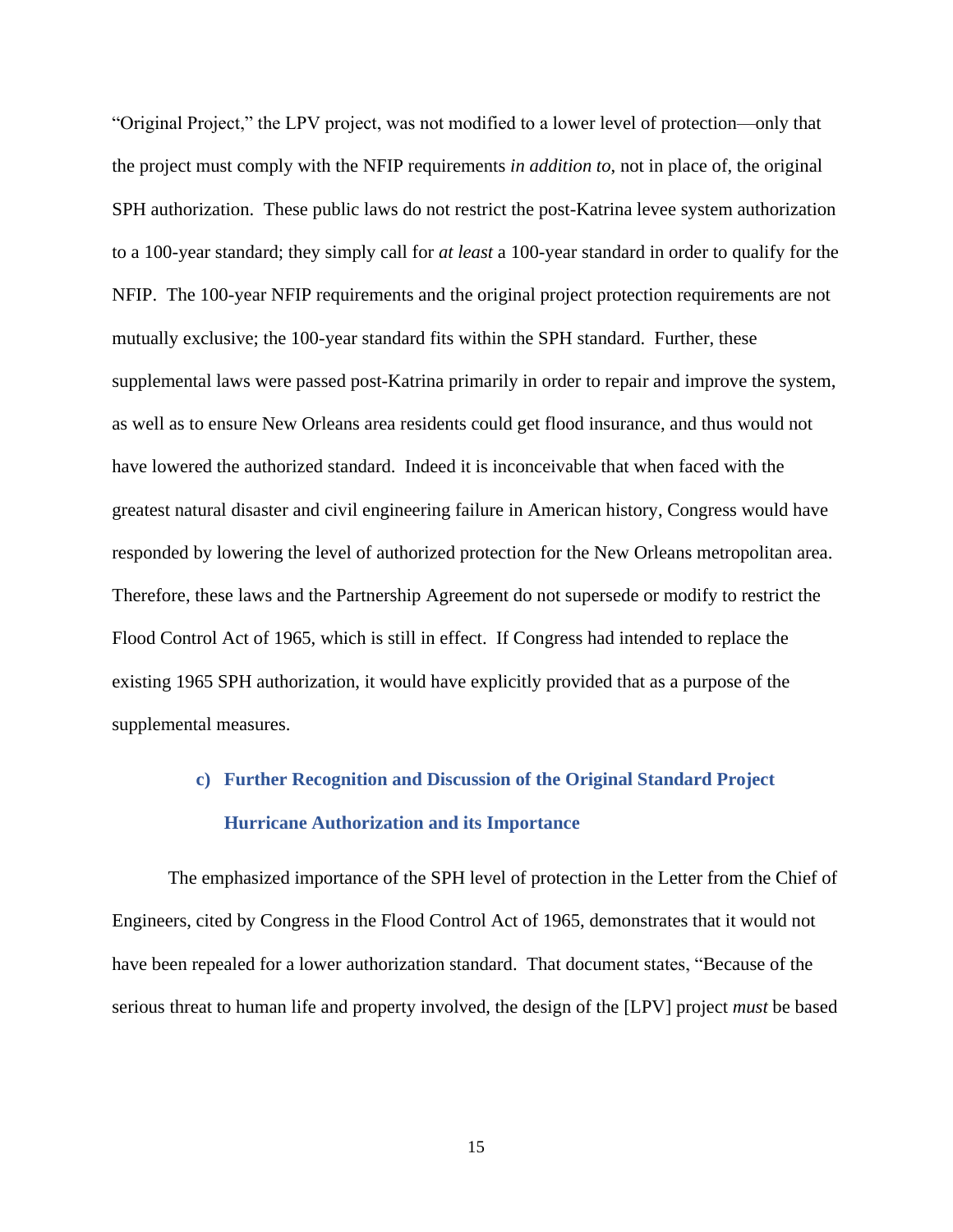on the [SPH] for the region..."<sup>61</sup> Further, the original SPH authorization level and its equivalency as a 200-300-year event and approximately a category three hurricane have been continually discussed after Hurricane Katrina in official governmental settings, demonstrating that it was the original standard authorized and continues to be the standard. For example, the U.S. Government Accountability Office gave testimony and published a study shortly after Katrina which repeatedly references the original authorization for the LPV project.<sup>62</sup> The Government Accountability Office also recognized the original SPH level in another report on emergency response for the LPV project. $63$  The U.S. Department of the Interior held a subcommittee hearing on water resources, flood protection, and planning for rebuilding the Gulf Coast, which also discussed the SPH level and made no mention of lowering the authorization level for the LPV project.<sup>64</sup> Additionally, as these documents and hearings imply, the purpose of the post-Katrina bills was to strengthen and enhance the LPV project, not to lower the authorization level. While the current system is certainly more robust than the previous project from an engineering standpoint, the higher authorization combined with current engineering and hydrological models could provide an even better system in the future, with no need for

<sup>&</sup>lt;sup>61</sup> Letter from the Chief of Engineers, at 61. (emphasis added).

<sup>62</sup> GAO LPV Hurricane Protection Project, at i, 1, 4, *stating*, ("The original project designs were developed based on the equivalent of what is now called a fast moving Category 3 hurricane that might strike the coastal Louisiana region once in 200-300 years.); *and*, ("…the Lake Pontchartrain hurricane project was designed to protect areas around the lake from flooding caused by a storm surge or rainfall associated with a standard project hurricane…"); *and* ("The original project designs were developed to combat a hurricane that might strike the coastal Louisiana region once every 200-300 years. The basis for this was the standard project hurricane…)"

<sup>63</sup> GAO Emergency Response Report, at i, 2. (2005), *stating*, ("Congress authorized the Lake Pontchartrain project to protect the New Orleans area from flooding caused by storm surge or rainfall associated with a hurricane that had the chance of occurring once in 200 years. This was termed as the 'standard project hurricane'…"); *and*, ("The Lake Pontchartrain project was authorized in 1965 to protect New Orleans and the surrounding area from flooding associated with a 'standard project hurricane.' A standard project hurricane was expected to occur once every 200 years…").

<sup>&</sup>lt;sup>64</sup> U.S. Department of the Interior, Subcommittee on Water Resources and Environment Hearing on Expert Views on Hurricane and Flood Protection And Water Resources Planning For A Rebuilt Gulf Coast, *stating*, ("[the LPV project is] a plan designed to provide protection from hurricane flood and storm surge having an estimated frequency of about once in every 200 years."); ("with 200-year flood protection, New Orleans has greater protection than many other urban areas.").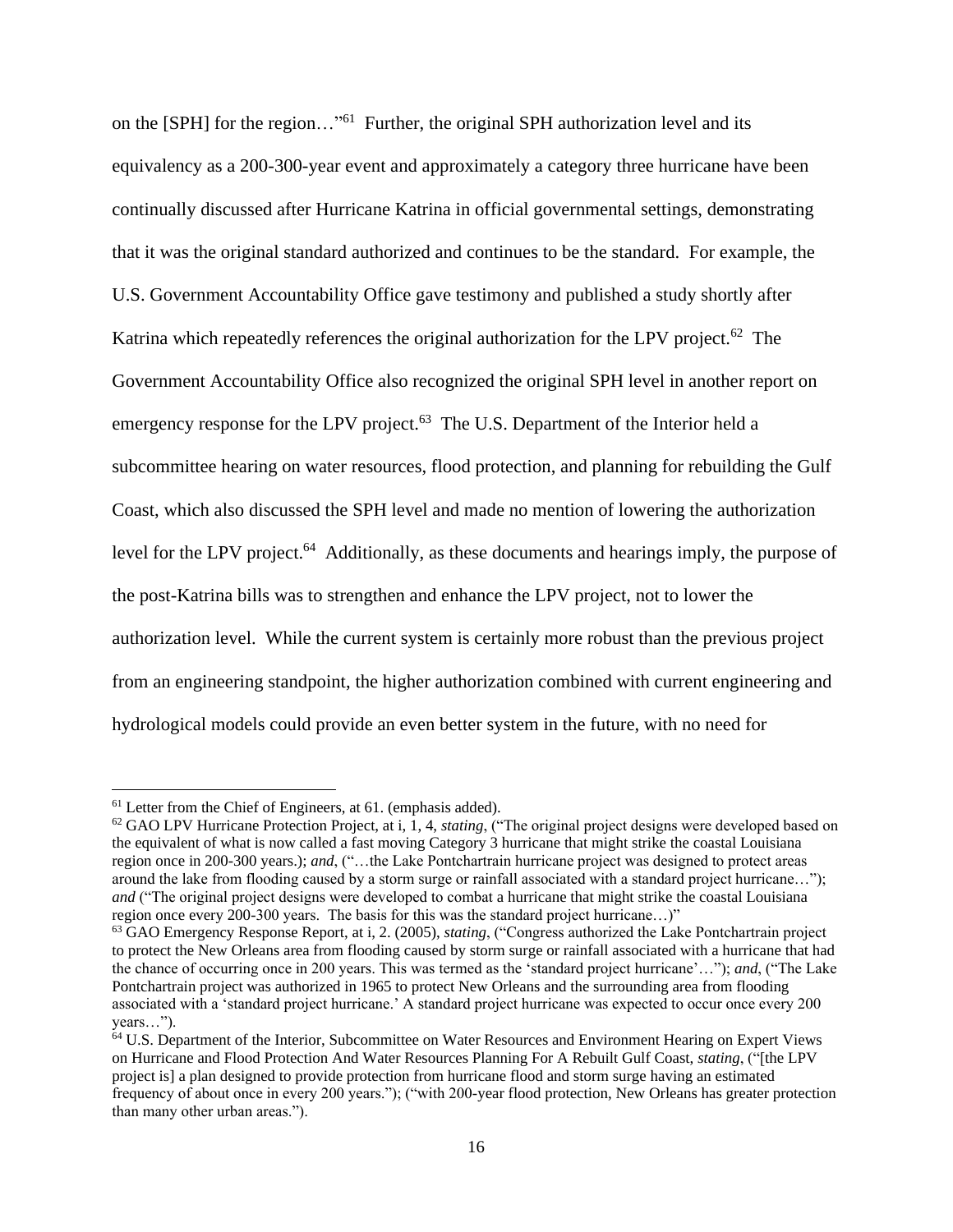additional Congressional authorization. Lowering the level of protection for the flood project after a major disaster, such as Hurricane Katrina, would be wholly counterintuitive. The purpose of these emergency measures was to quickly offer greater flood insurance protection to reduce the likelihood of uninsured catastrophic destruction such as that which occurred after Hurricane Katrina, and to further guarantee that flood insurance would be available to those who could be affected by other storm events in the area. The qualification for certification with the NFIP is a part of that, but it does not diminish the need for stronger and more comprehensive levee systems. Protection against a 100-year event to comply with the NFIP is only the minimum standard required by the post-Katrina public laws; these laws do not restrict or replace the original congressional authorization in 1965. The SPH level protection was initially sanctioned in 1965. Compliance with the NFIP or use of the actual plan and project that was chosen for the LPV project, does not change the fact that the Army Corps of Engineers has been authorized to increase the levee system's protection of the New Orleans area to protect against at least the SPH since 1965.

#### **V. CONCLUSION**

Congress authorized protection from a SPH in the Flood Control Act of 1965. Valuable time and effort does not need to be spent attempting to acquire authorization for a higher level than the 100-year event level; authorization for a higher level of protection is already in place. The Corps has been and is authorized for at least 200-300-year protection. The SPH definition's flexibility, purposely allowed for by the scientists and engineers who created it, permits consideration of the changing nature of weather patterns and climate over time. The SPH of 1965 would now occur more frequently and would be more intense, so the level of protection that the Army Corps is authorized to study, fund, and implement has quite probably increased to

17